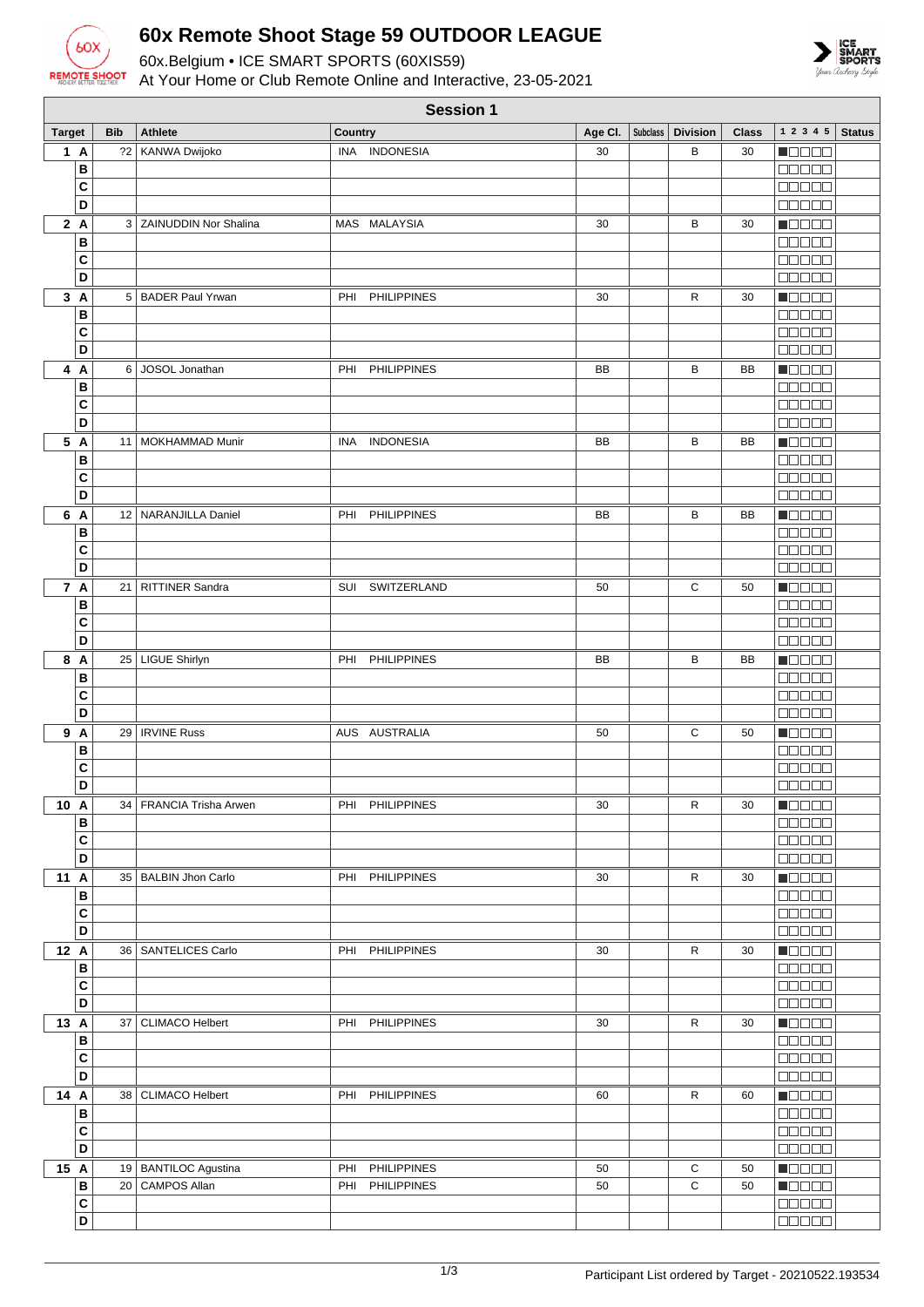

**B C D**

## **60x Remote Shoot Stage 59 OUTDOOR LEAGUE**

60x.Belgium • ICE SMART SPORTS (60XIS59)



At Your Home or Club Remote Online and Interactive, 23-05-2021

| <b>Session 1</b><br>Continue |            |                                        |                                                |           |                 |                   |              |                                              |               |
|------------------------------|------------|----------------------------------------|------------------------------------------------|-----------|-----------------|-------------------|--------------|----------------------------------------------|---------------|
| <b>Target</b>                | <b>Bib</b> | <b>Athlete</b>                         | Country                                        | Age Cl.   | Subclass        | <b>Division</b>   | <b>Class</b> | 1 2 3 4 5                                    | <b>Status</b> |
| 16 A                         |            | 4 BAYLA Elizabeth                      | <b>PHILIPPINES</b><br>PHI                      | 70        |                 | R                 | 70           | <b>MODER</b>                                 |               |
| В                            | 16         | <b>CABLOG William</b>                  | <b>PHILIPPINES</b><br>PHI                      | 70        |                 | R                 | 70           | MODE 8                                       |               |
| C                            | 17         | OLA Giovanni                           | PHI<br><b>PHILIPPINES</b>                      | 70        |                 | $\mathsf{R}$      | 70           | Maaaa                                        |               |
| D                            | 18         | <b>GOROSPE Micheal</b>                 | PHI<br><b>PHILIPPINES</b>                      | 70        |                 | R                 | 70           | N E E E E                                    |               |
| 17 A<br>B                    | 28<br>39   | MASLAKOV Aleksandr<br>ALSHAEVA Tatyana | <b>UKRAINE</b><br>UKR<br>UKR<br><b>UKRAINE</b> | 70<br>70  |                 | R<br>$\mathsf{R}$ | 70<br>70     | n Els Els<br>N BE E E                        |               |
| C                            | 40         | LYAKHOVEN Igor                         | UKR UKRAINE                                    | 70        |                 | $\mathsf{R}$      | 70           | Maca Biz                                     |               |
| D                            |            |                                        |                                                |           |                 |                   |              | 88888                                        |               |
| 18 A                         | 22         | MANANGDANG Dina                        | <b>PHILIPPINES</b><br>PHI                      | 50        |                 | С                 | 50           | $\blacksquare$ $\square$ $\square$ $\square$ |               |
| B                            | 23         | MANANGDANG Angelo                      | <b>PHILIPPINES</b><br>PHI                      | 50        |                 | C                 | 50           | Maaaa                                        |               |
| C                            | 24         | ETONGAN Roger                          | PHI<br><b>PHILIPPINES</b>                      | 70        |                 | R                 | 70           | <b>NGCOO</b>                                 |               |
| D                            |            |                                        |                                                |           |                 |                   |              | anaa a                                       |               |
| 19 A                         |            | 1   MEBIS Stijn                        | <b>BELGIUM</b><br>BEL                          | 50        |                 | С                 | 50           | N OO O O                                     |               |
| B                            |            |                                        |                                                |           |                 |                   |              | Maaaa<br>88888                               |               |
| C<br>D                       |            |                                        |                                                |           |                 |                   |              | 88888                                        |               |
| 20 A                         | 26         | VERGARA Jonathan                       | <b>PHILIPPINES</b><br>PHI                      | 30        |                 | $\mathsf{R}$      | 30           | n de de                                      |               |
| B                            | 27         | <b>LORICA Utada</b>                    | <b>PHILIPPINES</b><br>PHI                      | 30        |                 | $\mathsf{R}$      | 30           | Maaaa                                        |               |
| C                            |            |                                        |                                                |           |                 |                   |              | <b>BBBBB</b>                                 |               |
| D                            |            |                                        |                                                |           |                 |                   |              | 88888                                        |               |
|                              |            |                                        | <b>Session 2</b>                               |           |                 |                   |              |                                              |               |
|                              |            |                                        |                                                |           |                 |                   |              |                                              |               |
| <b>Target</b>                | <b>Bib</b> | <b>Athlete</b>                         | Country                                        | Age Cl.   | <b>Subclass</b> | <b>Division</b>   | <b>Class</b> | 1 2 3 4 5                                    | <b>Status</b> |
| 1 A<br>B                     | 7          | <b>COLIJN Bart</b>                     | NED NETHERLANDS                                | <b>ST</b> |                 | В                 | <b>ST</b>    | HOOOO<br><b>NODOO</b>                        |               |
| C                            |            |                                        |                                                |           |                 |                   |              | an an S                                      |               |
| D                            |            |                                        |                                                |           |                 |                   |              | <b>REBEE</b>                                 |               |
| 2A                           |            | 8   LYNCH Mark                         | RSA SOUTH AFRICA                               | 30        |                 | $\mathsf{R}$      | 30           | MONDO                                        |               |
| B                            |            |                                        |                                                |           |                 |                   |              | <b>BBBBB</b>                                 |               |
| C                            |            |                                        |                                                |           |                 |                   |              | <b>NNO DE</b>                                |               |
| D                            |            |                                        |                                                |           |                 |                   |              | 88888                                        |               |
| 3A                           | 14         | PHILLIPS Peter                         | <b>GBR GREAT BRITAIN</b>                       | 70        |                 | R                 | 70           | Maaaa                                        |               |
| В<br>C                       |            |                                        |                                                |           |                 |                   |              | <u>maaaa</u><br>manaa                        |               |
| D                            |            |                                        |                                                |           |                 |                   |              | 88888                                        |               |
| 4A                           |            | 30   IRVINE Russ                       | AUS AUSTRALIA                                  | ST        |                 | C                 | ST           | <b>MARTA</b>                                 |               |
| В                            |            |                                        |                                                |           |                 |                   |              | <b>00000</b>                                 |               |
| C                            |            |                                        |                                                |           |                 |                   |              | 88888                                        |               |
| D                            |            |                                        |                                                |           |                 |                   |              | <b>REBEL</b>                                 |               |
| 5 A                          |            | 32 DEPRÉ Joeri                         | BEL BELGIUM                                    | 50        |                 | C                 | 50           | <b>Macao</b>                                 |               |
| B                            |            |                                        |                                                |           |                 |                   |              | 00000                                        |               |
| $\mathbf{C}$<br>D            |            |                                        |                                                |           |                 |                   |              | 00000<br>88888                               |               |
| 6 A                          |            | 13   SCHROEDERS Ronald                 | BEL BELGIUM                                    | 30        |                 | С                 | 30           | <b>H</b> oooo                                |               |
| В                            |            | 33   MEBIS Kelly                       | BEL BELGIUM                                    | 30        |                 | C                 | 30           | $\blacksquare$ $\square$ $\square$ $\square$ |               |
| C                            |            |                                        |                                                |           |                 |                   |              | 88888                                        |               |
| D                            |            |                                        |                                                |           |                 |                   |              | 88888                                        |               |
| 7 A                          |            | 42 STUYCK Silke                        | BEL BELGIUM                                    | ST        |                 | R                 | ST           | <b>H</b> OOOO                                |               |
| B                            |            | 43   BOECKX Sonja                      | BEL BELGIUM                                    | <b>ST</b> |                 | R                 | <b>ST</b>    | <b>N</b> ODOO                                |               |
| C                            |            | 44   TURNER Keith                      | BEL BELGIUM                                    | <b>ST</b> |                 | C                 | <b>ST</b>    | $\blacksquare$                               |               |
| D                            |            |                                        |                                                |           |                 |                   |              | 00000                                        |               |
| 8 A                          |            | 31 ACKX Enzo                           | BEL BELGIUM                                    | 50        |                 | C                 | 50           | <b>H</b> OOOO<br>00000                       |               |
| В<br>$\mathbf{C}$            |            |                                        |                                                |           |                 |                   |              | 88888                                        |               |
| D                            |            |                                        |                                                |           |                 |                   |              | <b>MANO D</b>                                |               |
|                              |            |                                        |                                                |           |                 |                   |              |                                              |               |
| <b>Session 3</b>             |            |                                        |                                                |           |                 |                   |              |                                              |               |
| <b>Target</b>                | <b>Bib</b> | Athlete                                | Country                                        | Age Cl.   | Subclass        | <b>Division</b>   | <b>Class</b> | $1\ 2\ 3\ 4\ 5$                              | <b>Status</b> |
| 1A                           |            | 41   SKODJE Cecilie                    | NOR NORWAY                                     | <b>BB</b> |                 | B                 | BB           | N E E E E                                    |               |

 $00000$ **ooooo** |aaaaa